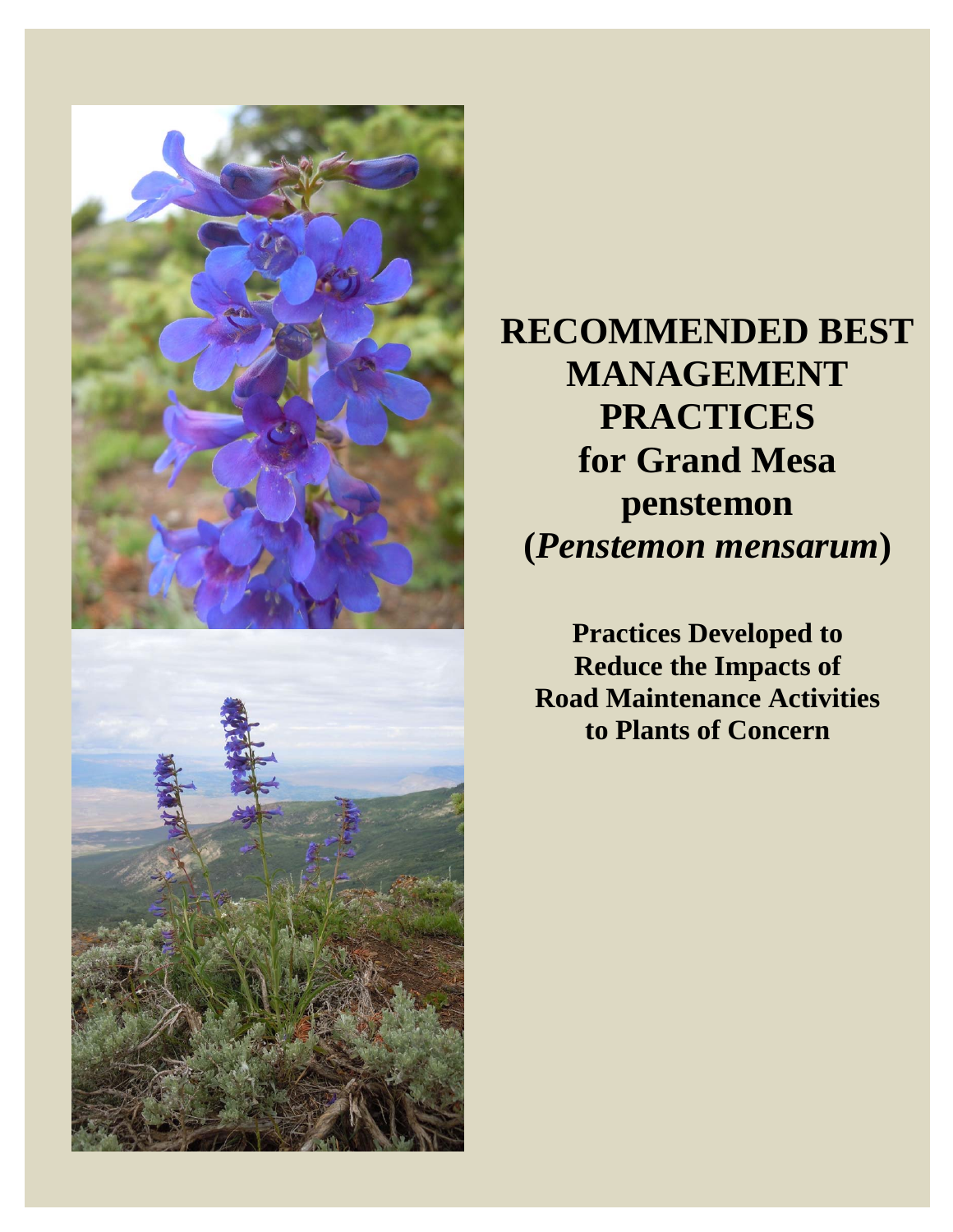*CNHP's mission is to preserve the natural diversity of life by contributing the essential scientific foundation that leads to lasting conservation of Colorado's biological wealth.*

#### **Colorado Natural Heritage Program**

Warner College of Natural Resources Colorado State University 1475 Campus Delivery Fort Collins, CO 80523 (970) 491‐7331 

Report Prepared for: Colorado Department of Transportation and the Colorado Natural Areas Program

Recommended Citation: 

Panjabi, S.S. and G. Smith, 2014. Recommended best management practices for Grand Mesa penstemon (Penstemon mensarum): practices developed to reduce the impacts of road maintenance activities to plants of concern. Colorado Natural Heritage Program, Colorado State University, Fort Collins, Colorado.

> Front Cover: *Penstemon mensarum* plants and habitat, from top to bottom, © Lori Brummer, Lori Brummer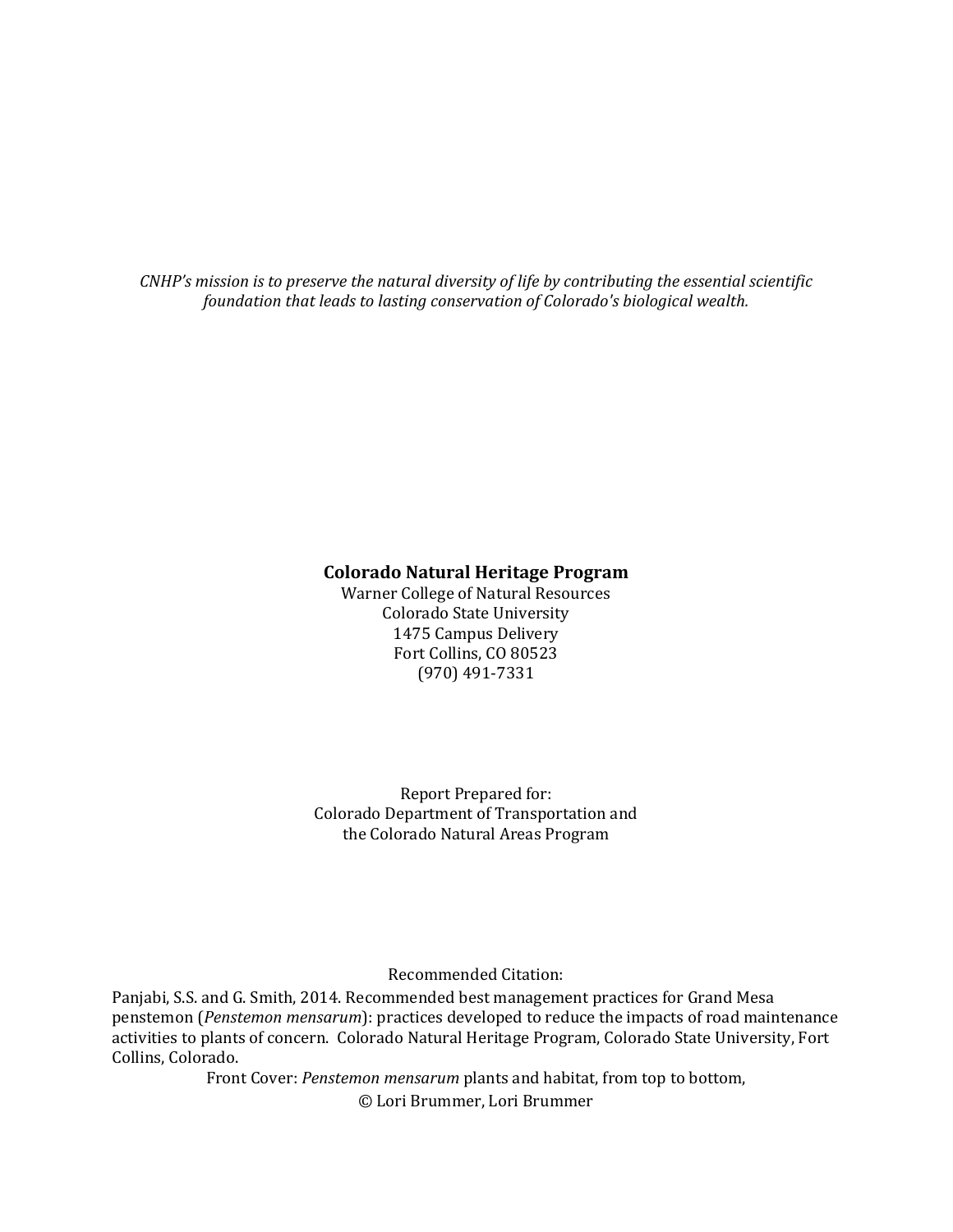### **RECOMMENDED BEST MANAGEMENT PRACTICES for Grand Mesa penstemon (***Penstemon mensarum***)**

### **Practices Developed to Reduce the Impacts of Road Maintenance Activities to Plants of Concern**

Susan Panjabi and Gabrielle Smith

Colorado Natural Heritage Program Warner College of Natural Resources

> Colorado State University Fort Collins, Colorado 80523



May 2014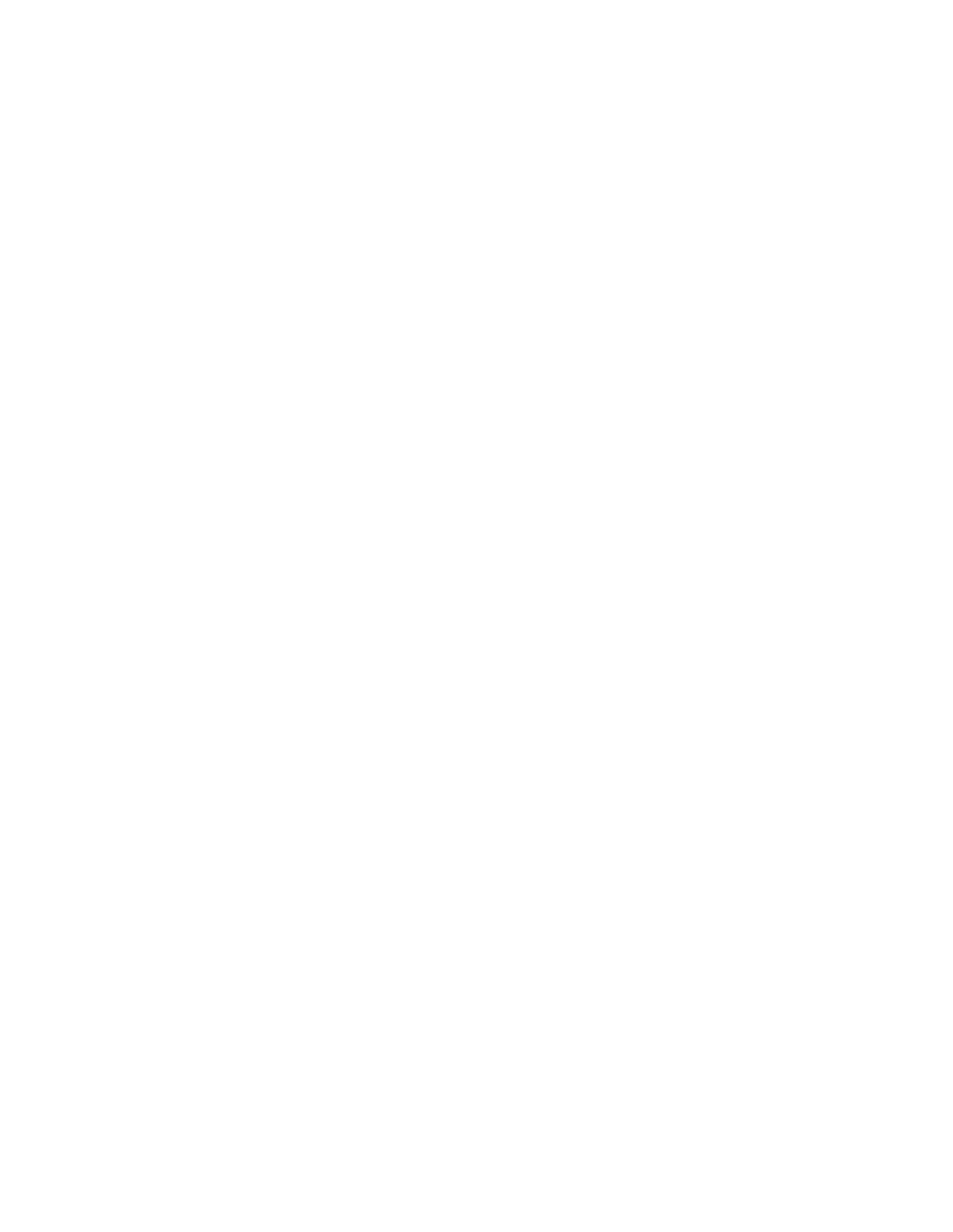# **ACKNOWLEDGEMENTS**

Funding for this important project was provided by the Colorado Department of Transportation (CDOT) and the Colorado Natural Areas Program (CNAP).

We appreciate the input of numerous individuals during the preparation of this document, especially Sarah Triplett, Brian Elliott, Jill Handwerk, and Bernadette Kuhn.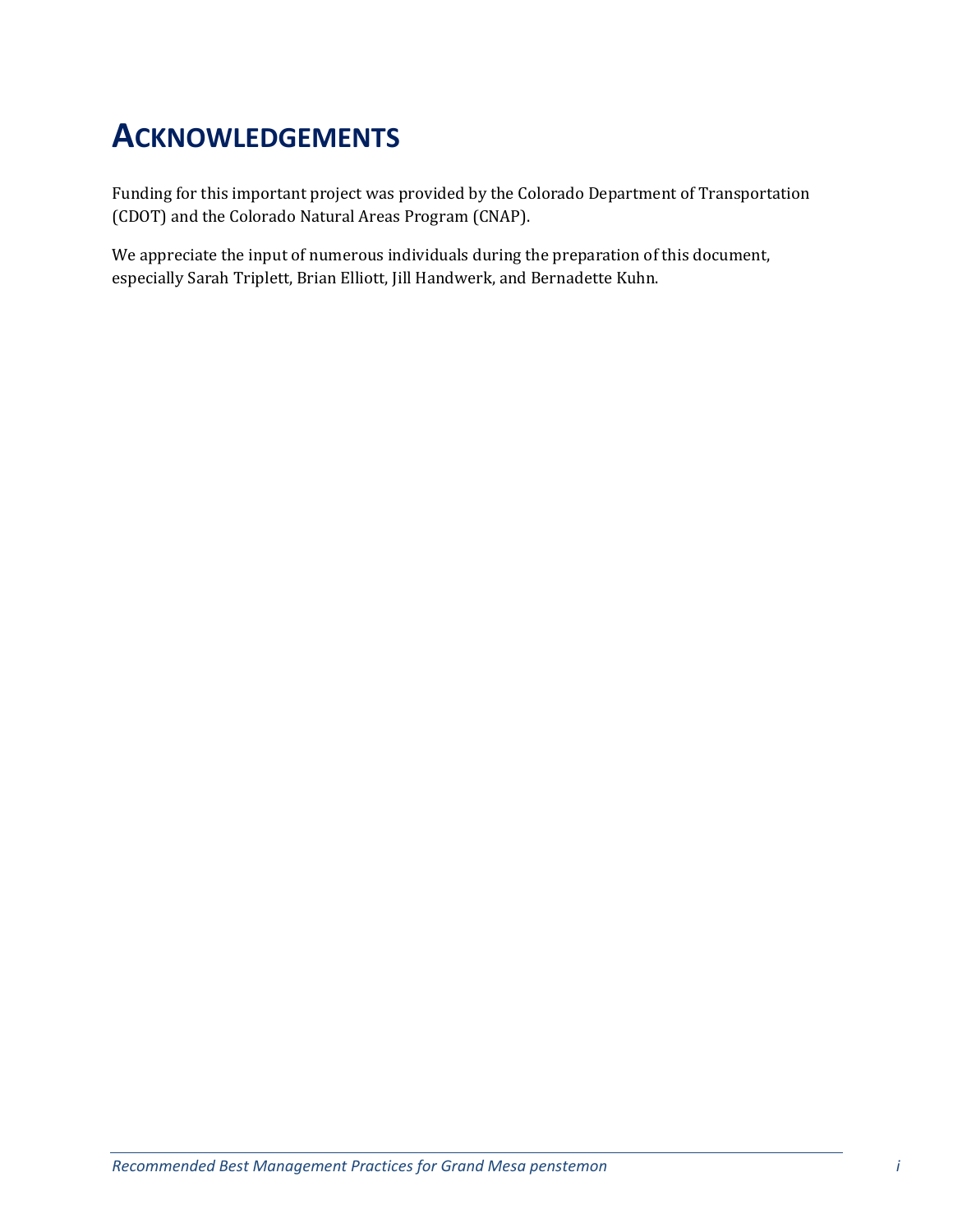# **TABLE OF CONTENTS**

| Noxious Weed Management in Habitat for Grand Mesa Penstemon (Penstemon mensarum) 3                                                                                                                                                                                                                                                                                                             |
|------------------------------------------------------------------------------------------------------------------------------------------------------------------------------------------------------------------------------------------------------------------------------------------------------------------------------------------------------------------------------------------------|
|                                                                                                                                                                                                                                                                                                                                                                                                |
| $\textsc{Species profile} \textit{} \textit{} \textit{} \textit{} \textit{} \textit{} \textit{} \textit{} \textit{} \textit{} \textit{} \textit{} \textit{} \textit{} \textit{} \textit{} \textit{} \textit{} \textit{} \textit{} \textit{} \textit{} \textit{} \textit{} \textit{} \textit{} \textit{} \textit{} \textit{} \textit{} \textit{} \textit{} \textit{} \textit{} \textit{} \text$ |
|                                                                                                                                                                                                                                                                                                                                                                                                |
|                                                                                                                                                                                                                                                                                                                                                                                                |
|                                                                                                                                                                                                                                                                                                                                                                                                |
|                                                                                                                                                                                                                                                                                                                                                                                                |
|                                                                                                                                                                                                                                                                                                                                                                                                |
|                                                                                                                                                                                                                                                                                                                                                                                                |
|                                                                                                                                                                                                                                                                                                                                                                                                |
|                                                                                                                                                                                                                                                                                                                                                                                                |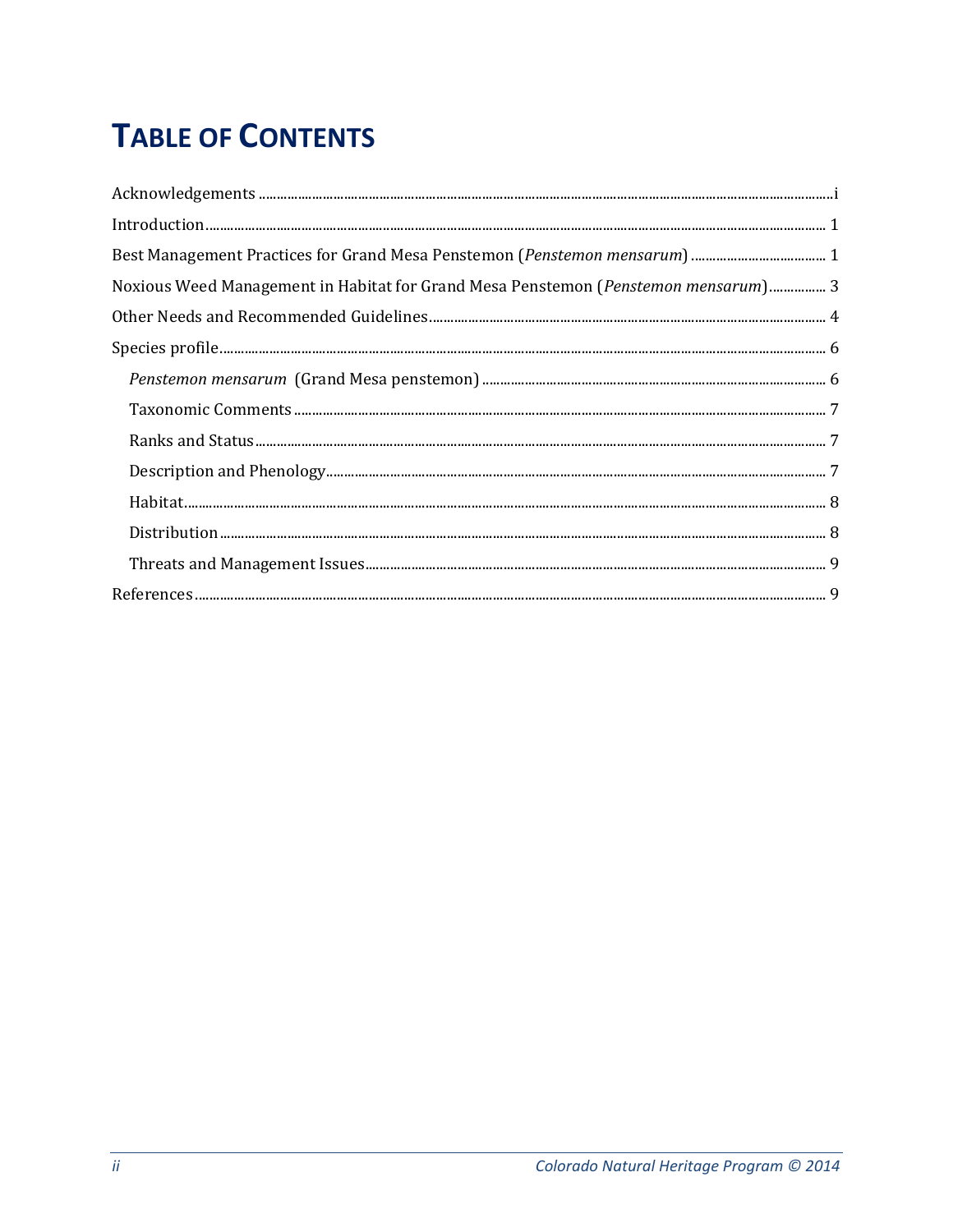## **INTRODUCTION**

Grand Mesa penstemon (*Penstemon mensarum*) is a tall, dark-blue-flowered plant in the Scrophulariaceae (Figwort Family) that is known only from the vicinity of Grand Mesa in Gunnison, Delta, Mesa, and Pitkin counties, Colorado. This distinctive species is not known from anywhere else in the world, and is considered to be imperiled at a global and state level  $(G2/S2; Colorado)$ Natural Heritage Program 2014). One of the biggest conservation issues for this imperiled plant species is the lack of awareness of its existence and status. Avoiding or minimizing impacts to this species during road maintenance activities will effectively help to conserve its habitat and is unlikely to confer substantial impacts on road maintenance goals and projects. The Best Management Practices (BMPs) included in this document are intended to help increase the awareness of this species for anyone involved in road maintenance activities.

The desired outcome of these recommended BMPs is to reduce significantly the impacts of road maintenance activities to the Grand Mesa penstemon on federal, state, and/or private land. The BMPs listed here are intended to be iterative, and to evolve over time as additional information about the Grand Mesa penstemon becomes available, or as road maintenance technologies develop.

The intent of these BMPs is to inform people working along roadside areas regarding the importance of Grand Mesa penstemon, one of Colorado's botanical treasures, and to outline some of the ways in which this species can coexist with road maintenance activities. The implementation of these recommendations will help to assure that maintenance activities proceed without unintended harm to the Grand Mesa penstemon.

# **BEST MANAGEMENT PRACTICES FOR GRAND MESA PENSTEMON (***PENSTEMON MENSARUM***)**

- 1. Gather mapped location information for Grand Mesa penstemon along roadsides (within 50) meters/54 yards of all roads: CDOT, County, USFS, BLM, and municipalities) consulting with the Colorado Natural Heritage Program (CNHP) at Colorado State University, local herbaria, and other known sources of rare plant location data. In 2014 this step was conducted by the Colorado Natural Heritage Program as part of a pilot project to conserve roadside populations of globally imperiled plants (Panjabi and Smith 2014).
- 2. Work with the Colorado Natural Heritage Program to create **Special Management Areas** based on the distribution of Grand Mesa penstemon within 50 meters/54 yards of roads and a recommended avoidance buffer of 200 meters/218 yards. The 200 meter/218 yard buffer reduces dust transport, weed invasion, herbicide damage, magnesium chloride damage, and other unintended impacts, such as alteration or disturbance of hydrological setting. It also reduces impact to pollinators and their habitat. **Special Management Areas**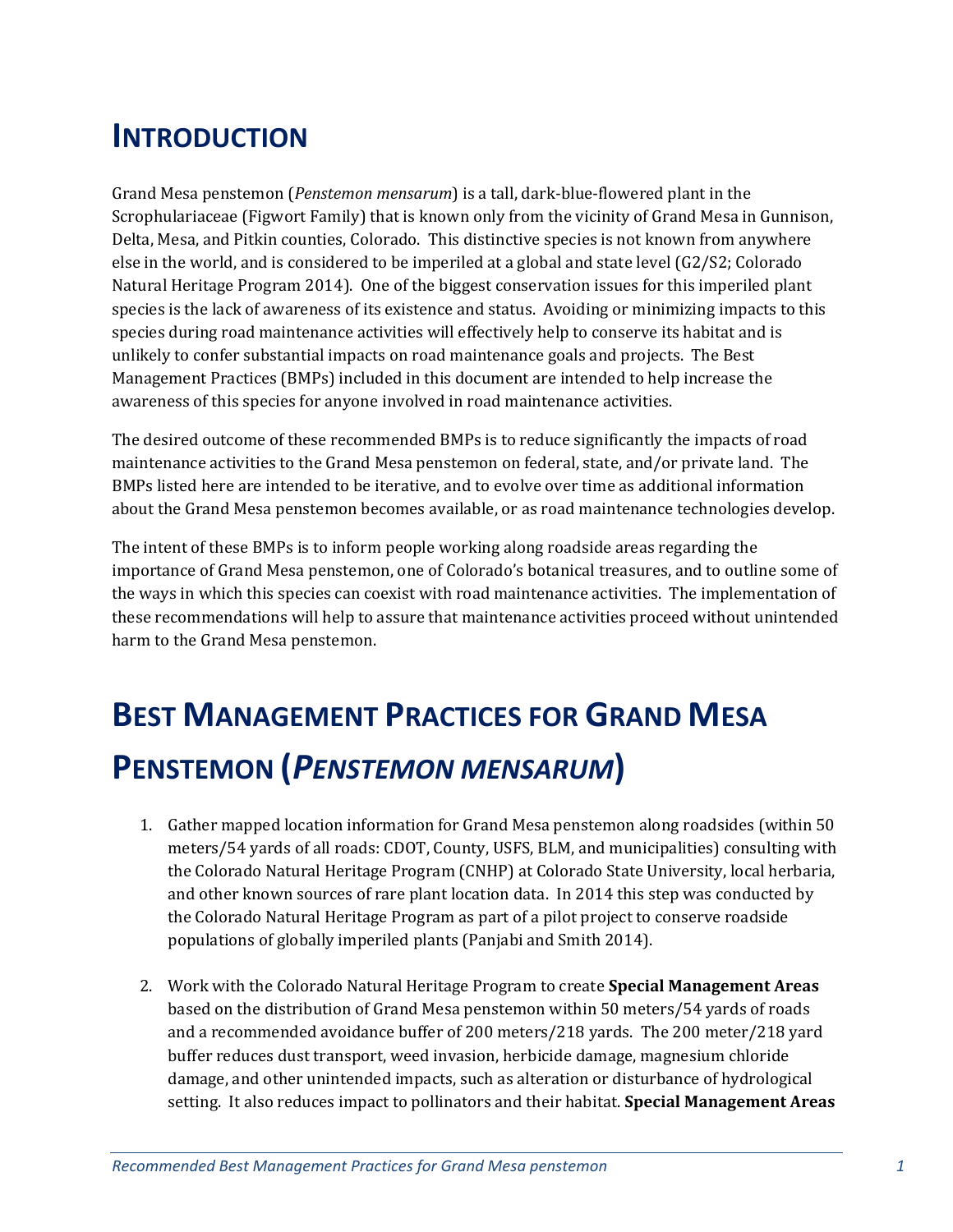(maps and data tables) are presented in Appendix One if a data sharing agreement has been signed with the Colorado Natural Heritage Program.

- 3. Prior to road maintenance work, the field supervisor (CDOT) or land manager (County, BLM, etc.) should provide maps to road crews showing all known Special Management Areas for the plants (as hard-copy and GIS files, and including the UTMs indicating the extent of the Special Management Areas along roads). The maps and other data should be "species blind"; they should *not* indicate what species are found within the Special Management Areas (Grand Mesa penstemon as well as other rare taxa). The maps should be updated as new plant locations are found.
- 4. Within the Special Management Areas the roadsides should not be seeded, sprayed or mowed to avoid disturbance to soils, plants, and habitat. This includes all brush control, fire control, and weed control. Dust abatement applications, if necessary, should be comprised of water only, with use of magnesium chloride to the minimum extent necessary.
- 5. If mowing is necessary, for example for safety reasons, avoid mowing from May 1-September 30. Mowing with a 12 inch/0.3 meter or higher cut could take place in the Special Management Areas before May 1 (or after September 30) as long as the mowers do not drive over/park on top of the plants.
- 6. If grading is necessary, following rain or other events that wash out roads, avoid burying the rare plants.
- 7. Snow and ice control measures present some concerns for the Special Management Areas, though public safety is a priority. When possible, plowing, deicer and sand applications, rock slide removal, snow fence maintenance and construction activities should consider the locations of the Special Management Areas. For example, sand applications could cover plants when the snow melts and should be avoided if possible.
- 8. Locating signs away from Special Management Areas would benefit the Grand Mesa penstemon. If guardrails need to be installed/repaired, minimize impacts to the penstemon to the greatest extent possible.
- 9. *Ex-situ* techniques such as transplanting are not recommended under any circumstances.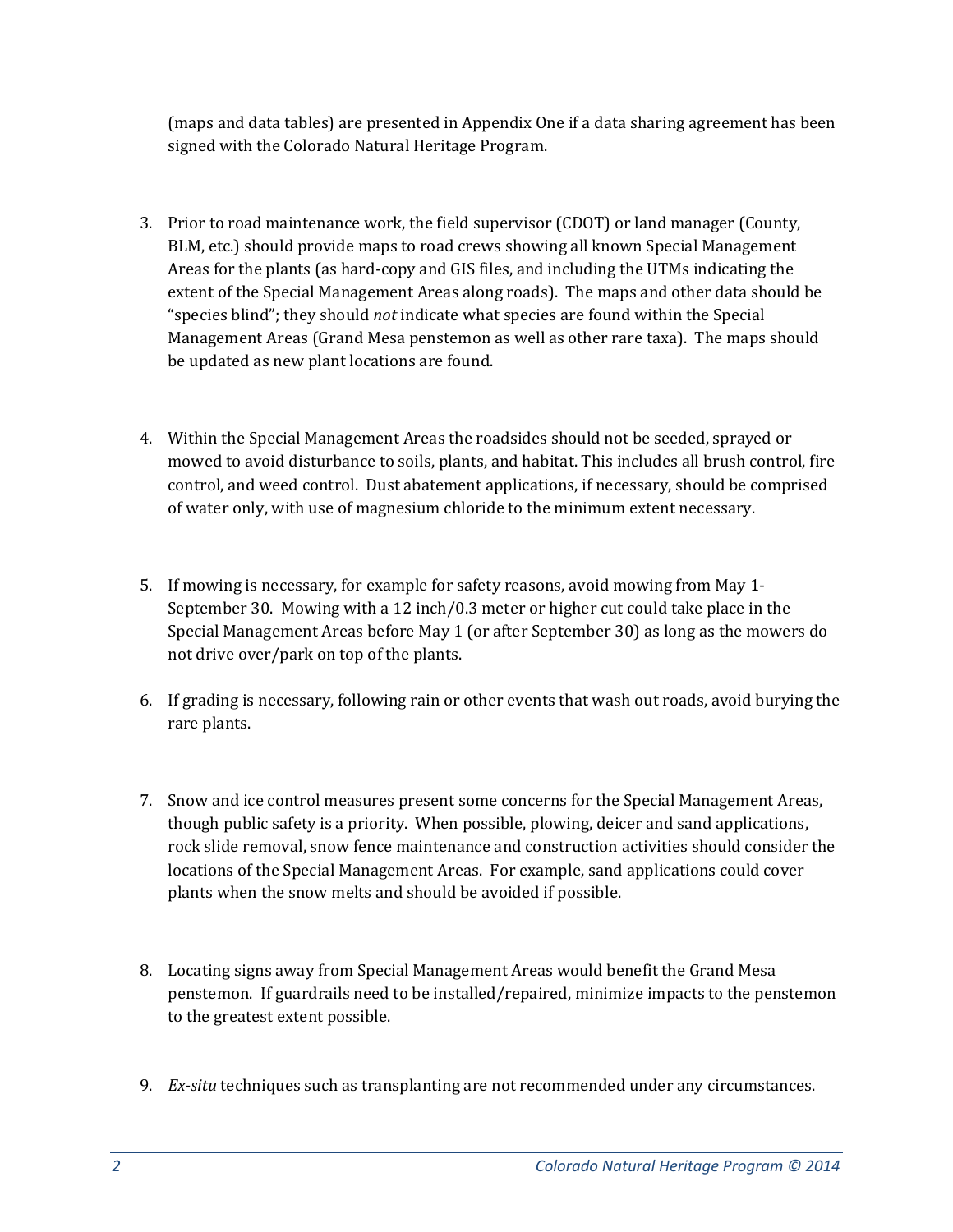- 10. Develop monitoring plans for the roadside locations of Grand Mesa penstemon, with goals to detect any decrease in the population size or condition, and/or needs for restoration efforts and/or noxious weed management.
- 11. Minimize impacts to habitat for Grand Mesa penstemon through appropriate and creative project planning. Some examples of appropriate and creative project planning include:
- Wash vehicles and other equipment to reduce the spread of noxious weeds from other areas.
- Assure that straw and hay bales used for erosion control are certified free of noxious weeds.
- Contact the Colorado Natural Heritage Program at Colorado State University when planning ground breaking activities at or within 200 meters/218 yards of Grand Mesa penstemon sites.

# **NOXIOUS WEED MANAGEMENT IN HABITAT FOR GRAND MESA PENSTEMON (***PENSTEMON MENSARUM***)**

- 1. Document, map, monitor and control all infestations of noxious weeds (Colorado Noxious Weed Act 2003) and other non-native invasive plant species in and adjacent to occupied habitat for Grand Mesa penstemon. The Colorado Noxious Weed List can be found online at: http://www.colorado.gov/cs/Satellite/Agriculture-Main/CDAG/1174084048733
- 2. Monitor Special Management Areas for new weed infestations. Noxious weeds in close proximity (within  $400-800$  meters/437-875 yards) to the plants of concern should be the highest priority for control. Ensure that the rare plants are protected from any damage resulting from weed control efforts.
- 3. Control noxious weeds using integrated techniques. Limit chemical control in areas within 200 meters/218 yards of rare plant species to avoid damage to non-target species. Mechanical or chemical control in and near rare plant habitat should only be implemented by personnel familiar with the rare plants.
- 4. Herbicide application should be kept at least 200 meters/218 yards from known plant populations, except in instances where weed populations threaten habitat integrity or plant populations. Great care should be used to avoid pesticide drift in those cases.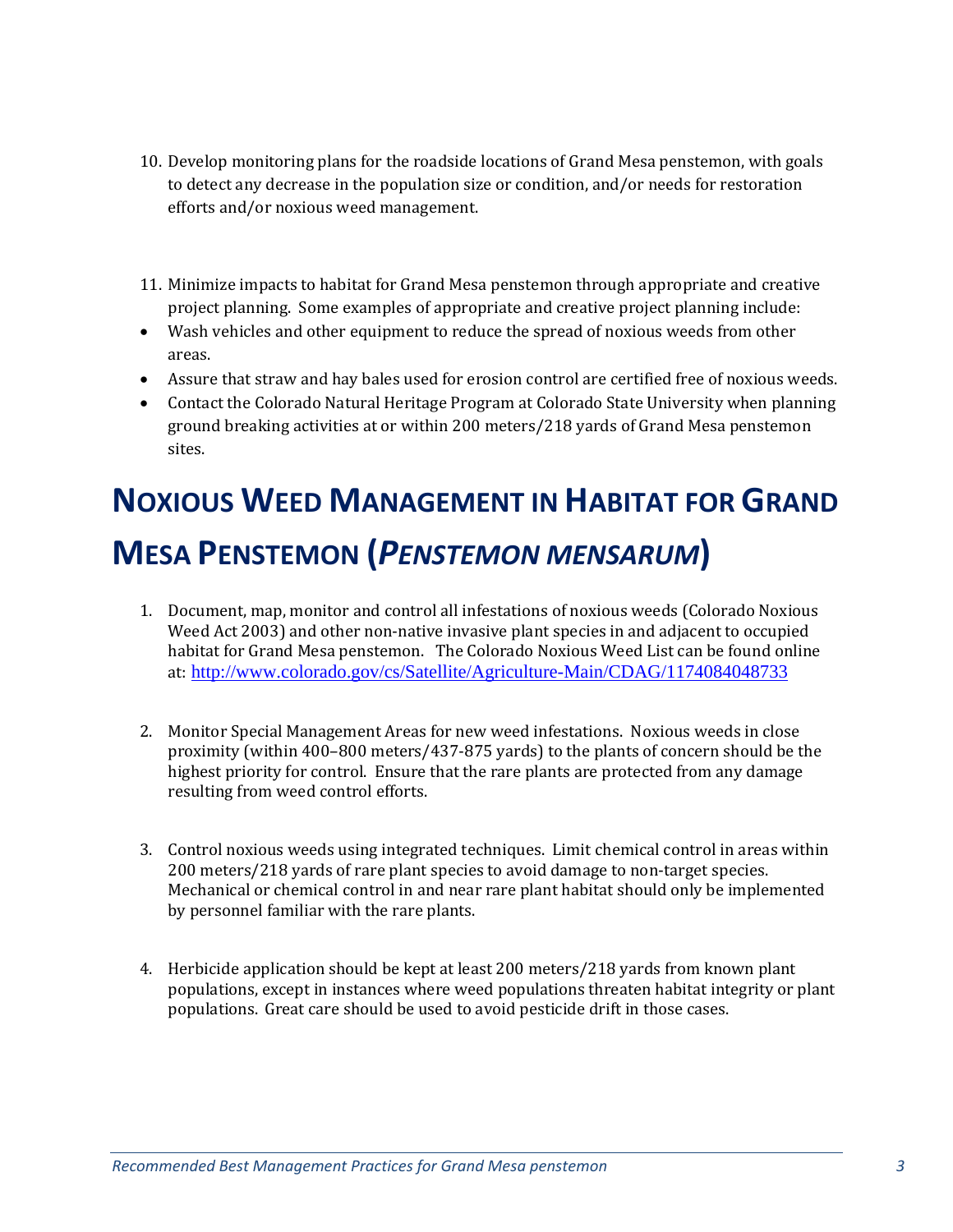## **OTHER NEEDS AND RECOMMENDED GUIDELINES**

Further inventory, monitoring, research, and conservation planning is recommended for the Grand Mesa penstemon to assist with future development and implementation of these Best Management Practices (BMPs), as well as our basic understanding of this rare species. As we work to manage for the long-term viability of the Grand Mesa penstemon it will be important to conduct botanical surveys (inventories) and map new locations to improve our understanding about how roadside locations contribute to full species distribution. Inventory work may also help to identify sites that could be suitable for conservation efforts. Monitoring roadside locations is important to determine if the BMPs are working, and clarify the conservation status of the species. Research into pollination ecology, recommended setbacks, and phenology is also suggested. As these research efforts are undertaken, the following recommendations can help assure high quality results that will be most useful in conservation planning activities.

- 1. Botanical field surveys should be conducted by qualified individual(s) with botanical expertise, according to commonly accepted survey protocols, and using suitable GPS equipment. The Colorado Natural Heritage Program (CNHP) at Colorado State University can provide references, field forms, etc. Surveys should be repeated at least once every 10 years. Prioritize surveys on preferred geologic substrates within species range.
- 2. Botanical field surveys should be conducted during June and July when the Grand Mesa penstemon can be detected and accurately identified. In some cases multi-year surveys may be necessary, e.g., if drought conditions occur during the survey window.
- 3. If Grand Mesa penstemon (or other species of concern) are found within the survey area, the botanist should endeavor to determine the complete extent of the occurrence and the approximate number of individuals within the occurrence. Ideally occurrences should be delineated by GPS and the results imported to GIS for inclusion on updated project maps.
- 4. Field survey results should be reported to CNHP, and to appropriate land managers. A photograph or voucher specimen (if sufficient individuals are present) should be taken. Vouchers should be deposited in one of Colorado's major herbaria (e.g., University of Colorado, Colorado State University, Denver Botanic Gardens). Negative results of surveys should also be reported to CNHP.
- 5. Perform frequent and timely inspections of development sites and plants of concern occurrences to ensure that BMPs are being followed, and to identify areas of potential conflict. Inspections of plant occurrences should be performed by a botanist or other qualified personnel.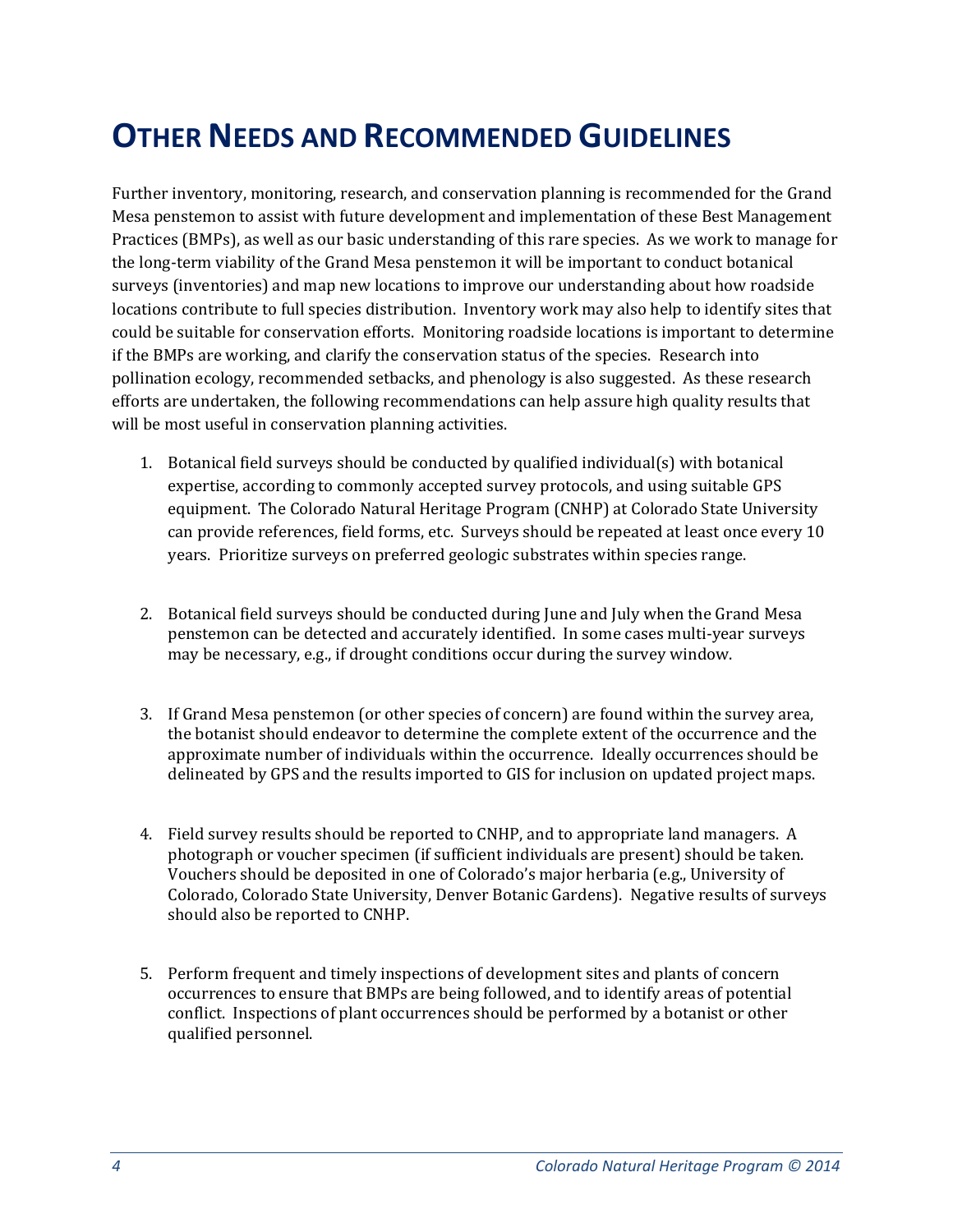- 6. Monitoring is more likely to succeed if properly planned. Collection of baseline data, prior to any impact, is vital. Although land management agencies may have specific monitoring guidelines, an excellent reference for developing and implementing a monitoring plan is Elzinga et al. (1997).
- 7. Monitor impacts on plants of concern from road maintenance or other activities in the area. If impacts are noted, change management to address the cause of impacts.
- 8. Develop and implement monitoring plans for noxious weeds. Plans should be designed to detect new infestations and document the extent and spread of existing weeds.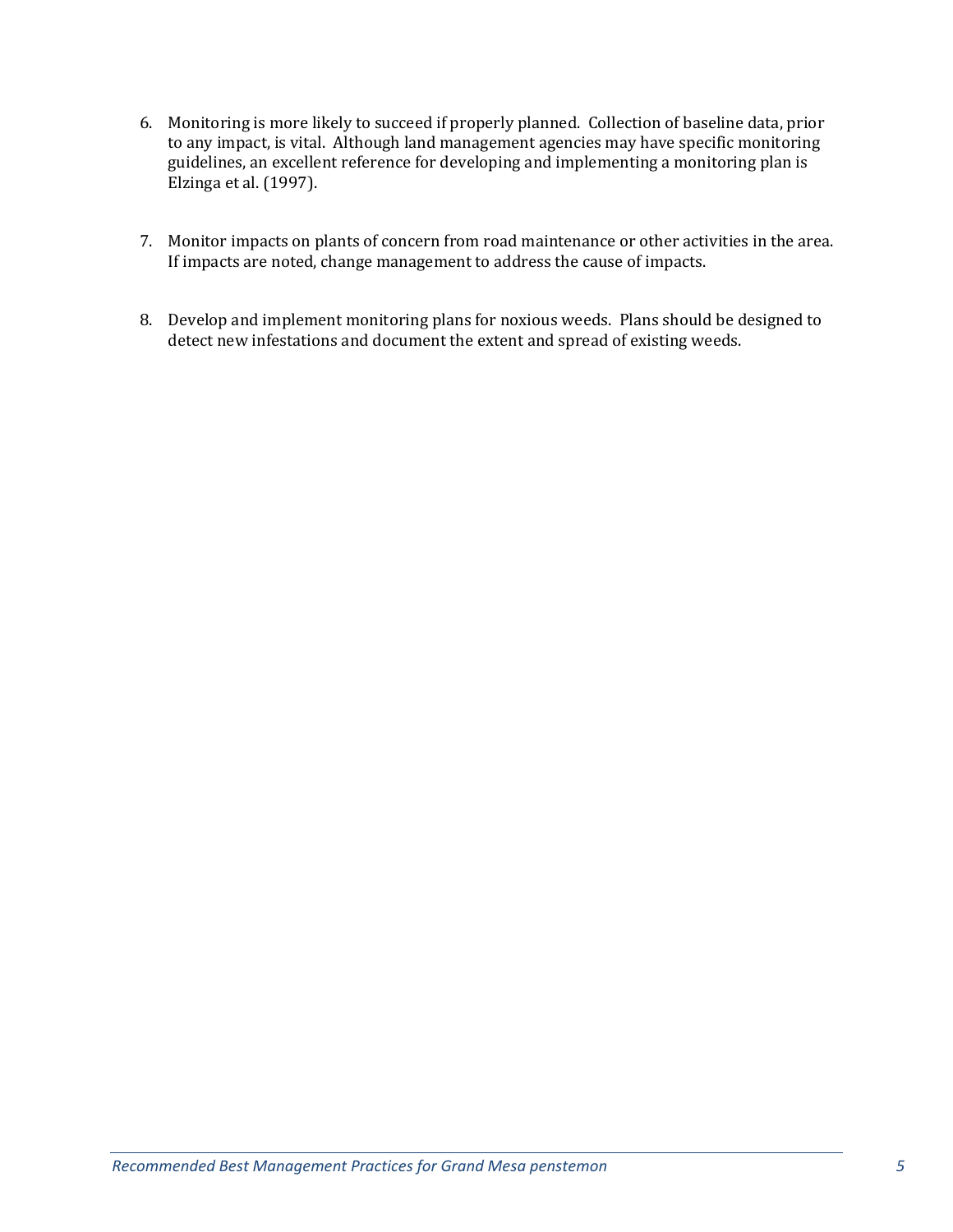## **SPECIES PROFILE**

### *Penstemon mensarum* **(Grand Mesa penstemon)**

Scrophulariaceae (Figwort Family)



Close up of *Penstemon mensarum* by Bernadette Kuhn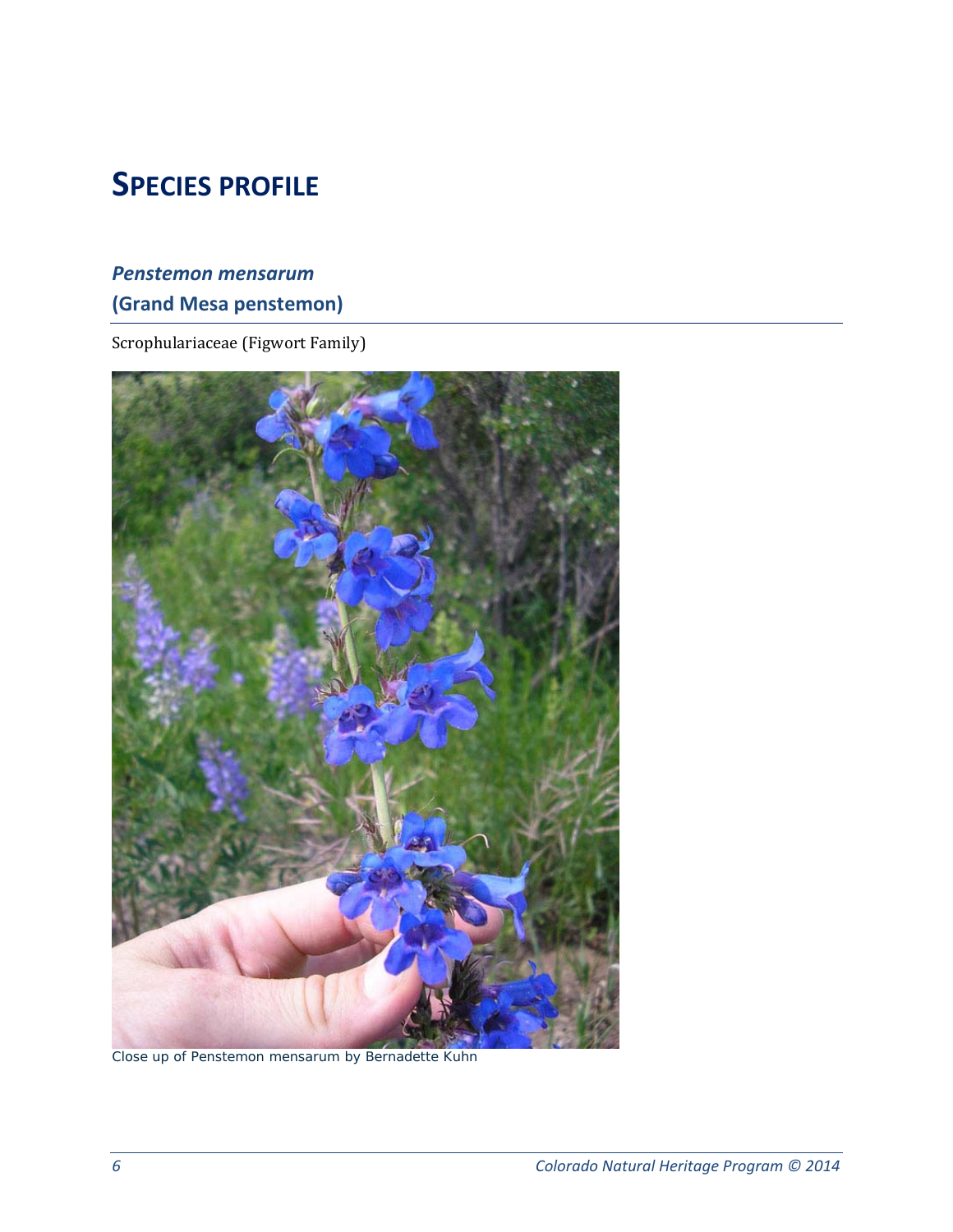

Close up of *Penstemon mensarum* by Peggy Lyon.

#### **Taxonomic Comments**

Many authors now place this genus in the Plantaginaceae, the Plantain Family (e.g., Ackerifeld 2012). 

#### **Ranks and Status**

**Global rank**: G2 **State rank: S2 Federal protection status**: None **State protection status**: None 

#### **Description and Phenology**

**General description**: Plants 4-10 dm/16-40 in tall, with one to few, erect stems, glabrous up to the glandular inflorescence. Leave are entire, glabrous. Basal leaves are long, elliptic. Cauline leaves are sessile and oblanceolate. Inflorescence is elongate, slender. Calyx is glandular pubescent, 3-5  $mm/0.1-0.2$  in long. Corolla is dark blue or blue tinged with purple, 14-20 mm/0.5-0.8 in long, glandular-pubescent externally, glabrous within. Staminode is included within the corolla throat, and is bearded most of its length. Anther sacs are short-hairy on the side opposite dehiscence (Harrington 1954; Ackerfield 2012).

**Look Alikes**: Similar to *P. strictus* although the corollas are shorter. It is also similar to *P. alpinus*.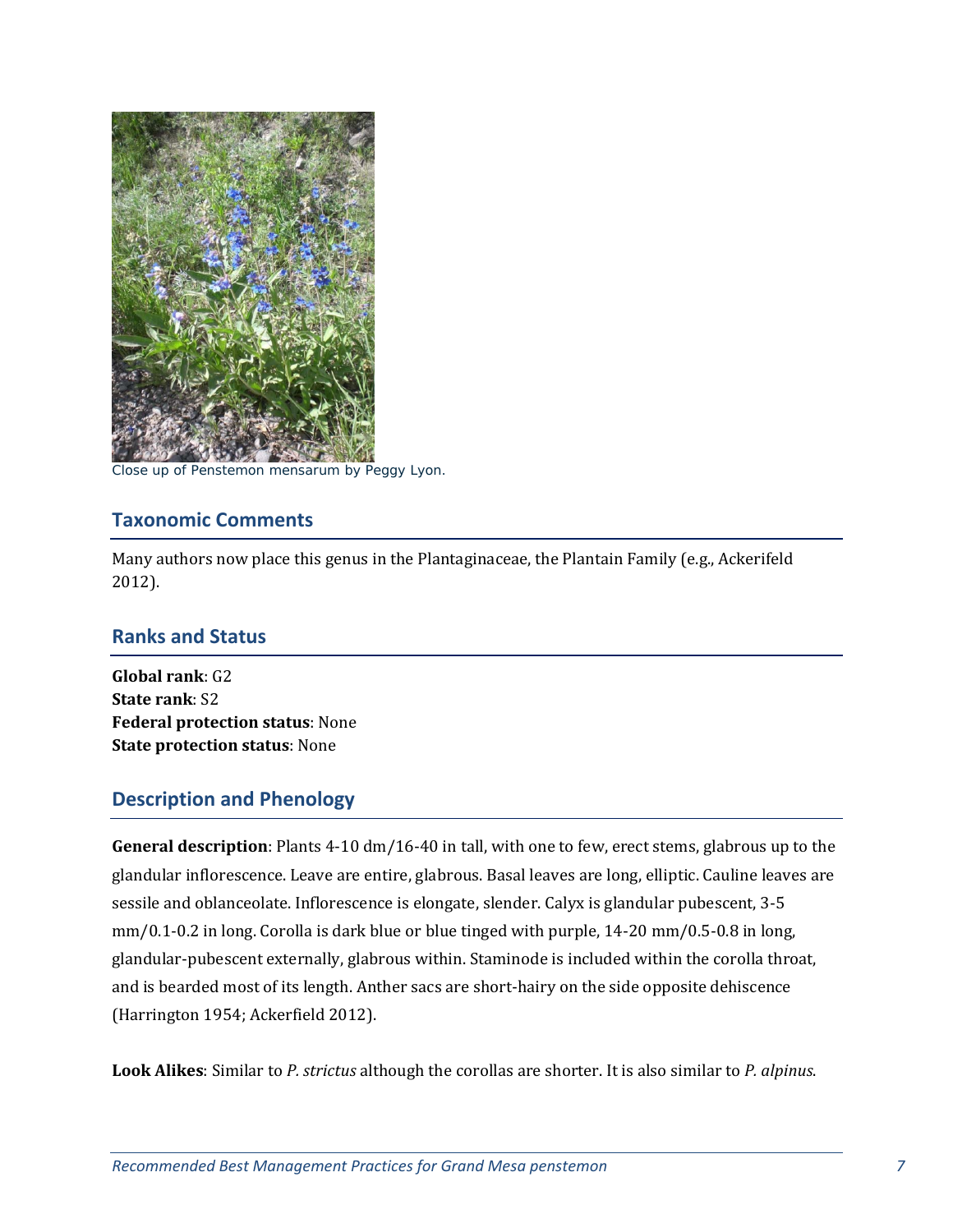The lobes are intermediate between those of *P. strictus* and *P. alpinus*, the calyx is covered with a glandular puberulence that extends in a lesser degree to the corolla itself.

**Phenology**: Flowers in late June through July, and sets fruit in early August (Colorado Natural Heritage Program 2012).

### **Habitat**



Habitat of *Penstemon mensarum* by Bernadette Kuhn

Occurs among oaks, aspens, sagebrush, and in meadows; and thrives in disturbed areas along roads and trails (Harrington 1954, Darrow 2006). Often found in deep clayey loam soils. Associated species include: *Rosa woodsii, Cirsium scariosum, Helianthella quinquenervis, Lupinus argenteus, Festuca thurberi, Ipomopsis aggregata, Geranium viscosissimum, Castilleja linariifolia, Geranium richardsonii, Padus virginiana, Rubus parviflora, Symphoricarpos rotundifolious, Potentilla pulcherrima,* and *Phacelia sericea.* 

**Elevation Range**: 6,670 - 12,218 feet; 2,033 - 3,724 meters

### **Distribution**

**Colorado endemic:** Yes **Global range:** Endemic to Colorado (Delta, Gunnison, Mesa, and Pitkin counties).



Distribution map of *Penstemon mensarum* in Colorado.